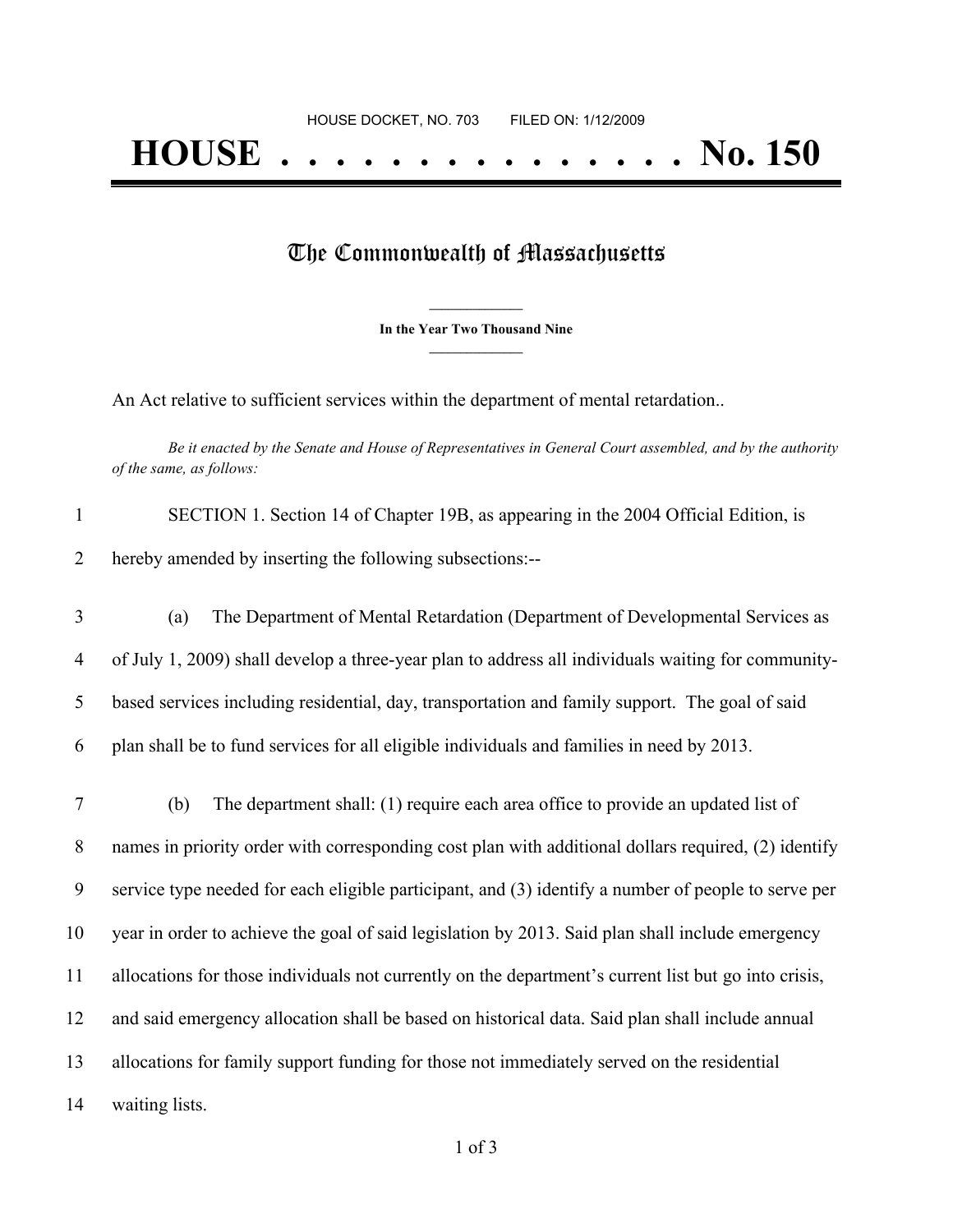(c) In year one and thereafter, until no one is waiting for residential services, 300 people on said waiting list for residential services shall receive \$20,000 in vouchers or allocations in additional dollars on an annual basis to provide support while said individuals are waiting for services. The department shall utilize said waiting list for services to determine distribution. Individuals or families may utilize the funds for private-public partnerships and may choose to remove themselves from the residential waiting list.

 (d) To minimize crisis driven services, the department shall include allocations or vouchers on an annual basis for families who are in need of family support. These allocations shall range from \$3,000 to \$10,000 per year based on the range of services required.

 (e) To encourage public private partnership in the employment of individuals with disabilities, incentives shall be established for employers: (1) a tax credit equal to 20% of any hired individuals' wages for the first two years of employment shall be granted, and (2) Six- month subsidies to assist in job-coaching shall be distributed on a case-by-case basis not to exceed \$12,000, these monies shall be allocated from a subsidy line item funded by a one-time two million dollar allocation.

 (f) To maximize community-based services and supports, the department shall update the Facilities Consolidation plan to redirect resources as more individuals leave institutional care and enter community-based homes. The plan shall include a projected schedule of facility closures. Any savings from said plan once the needs of individuals moving from facilities have been addressed may be used to offset additional monies required in this law.

of 3